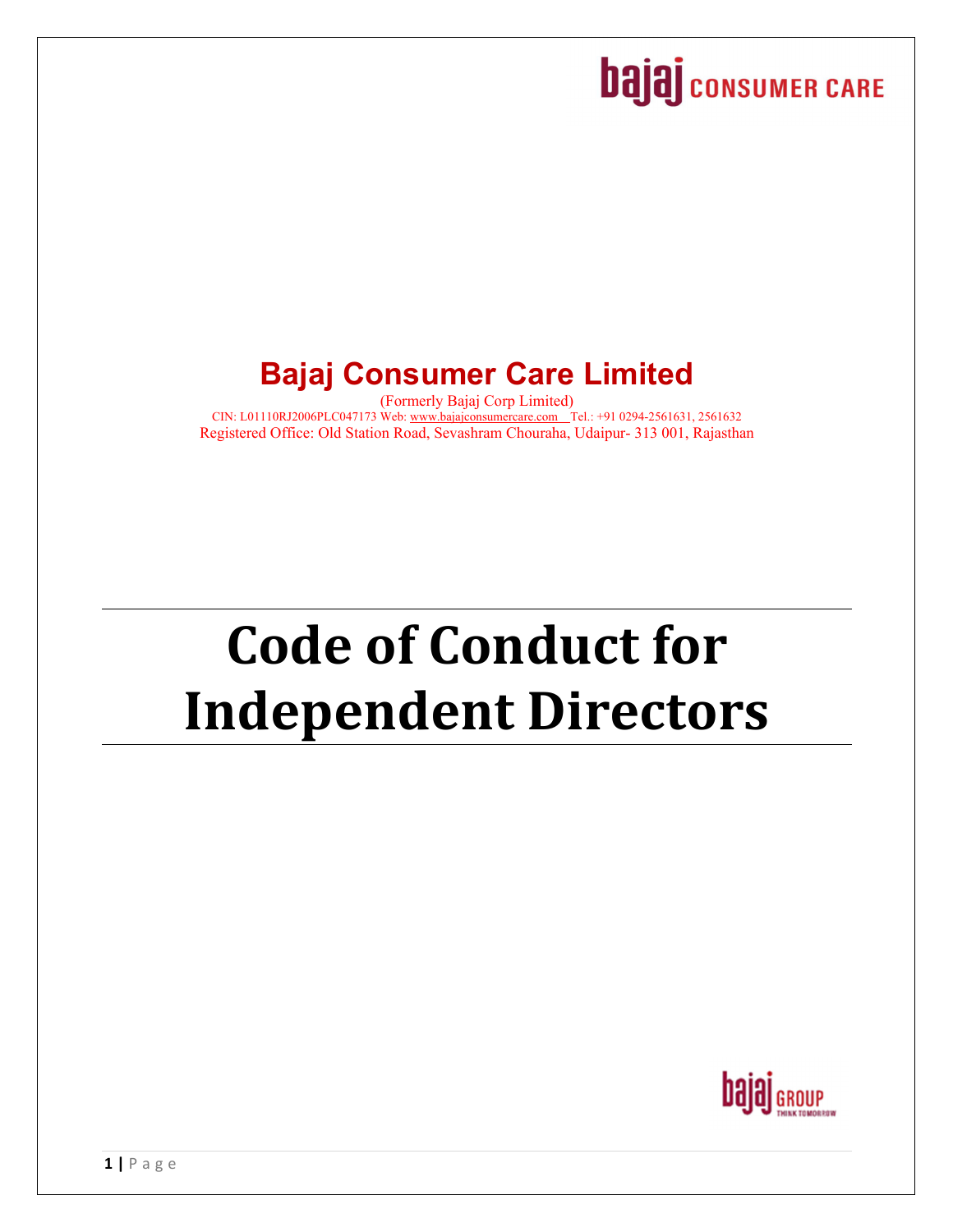#### **Contents**

| 3.                        |  |
|---------------------------|--|
| $\overline{\mathbf{4}}$ . |  |
| 5.                        |  |
| 6.                        |  |
| 7.                        |  |
| 8.                        |  |
| 9.                        |  |
| 10.                       |  |
| 11.                       |  |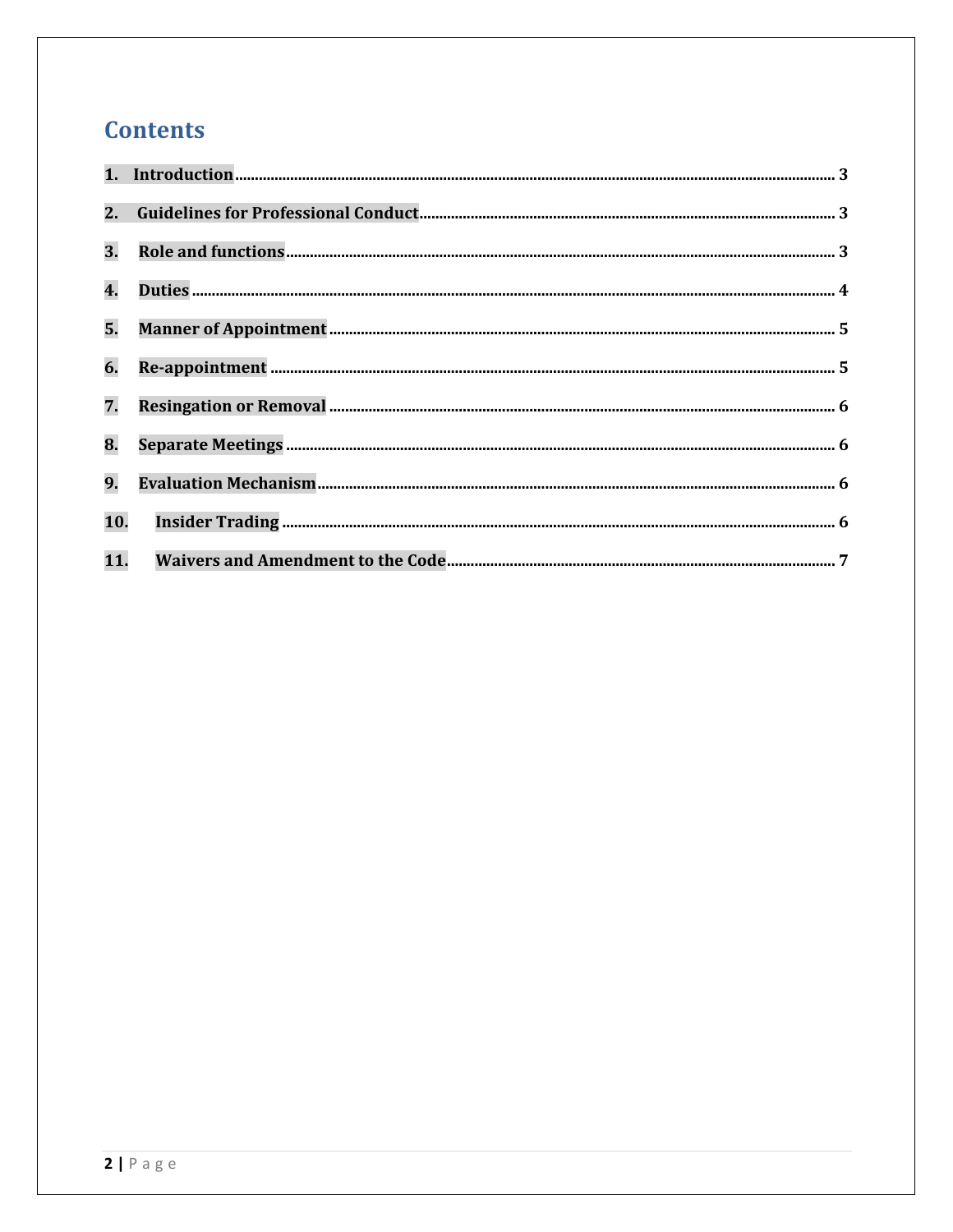#### 1. Introduction

The Code of Conduct for Independent Directors ("**Code**") helps maintain the standards of governance and probity for Bajaj Consumer Care Limited ("**Company**").The purpose of this Code is to align the duties and responsibilities of independent directors of the Company with the Companies Act, 2013 and the Securities and Exchange Board of India (Listing Obligations and Disclosure Requirements) Regulations, 2015. Accordingly, the independent directors should read and understand this Code, uphold these standards, comply with all applicable laws, rules and regulations and all policies, programmes and codes adopted by the Company:

#### **2. Guidelines for Professional Conduct**

An independent director shall:

- 1. uphold ethical standards of integrity and probity;
- 2. act objectively and constructively while exercising his duties;
- 3. exercise his responsibilities in a bona fide manner in the interest of the Company;
- 4. devote sufficient time and attention to his professional obligations for informed and balanced decision making;
- 5. not allow any extraneous considerations that will vitiate his exercise of objective independent judgment in the paramount interest of the company as a whole, while concurring in or dissenting from the collective judgment of the Board in its decision making;
- 6. not abuse his position to the detriment of the company or its shareholders or for the purpose of gaining direct or indirect personal advantage or advantage for any associated person;
- 7. refrain from any action that would lead to loss of his independence;
- 8. where circumstances arise which make an independent director lose his independence, the independent director must immediately inform the board of directors of the Company (the "**Company**") accordingly;
- 9. assist the company in implementing the best corporate governance practices.

#### **3. Role and functions**

An independent director shall:

- 1. help in bringing an independent judgment to bear on the Board's deliberations especially on issues of strategy, performance, risk management, resources, key appointments and standards of conduct;
- 2. bring an objective view in the evaluation of the performance of board and management;
- 3. scrutinise the performance of management in meeting agreed goals and objectives and monitor the reporting of performance;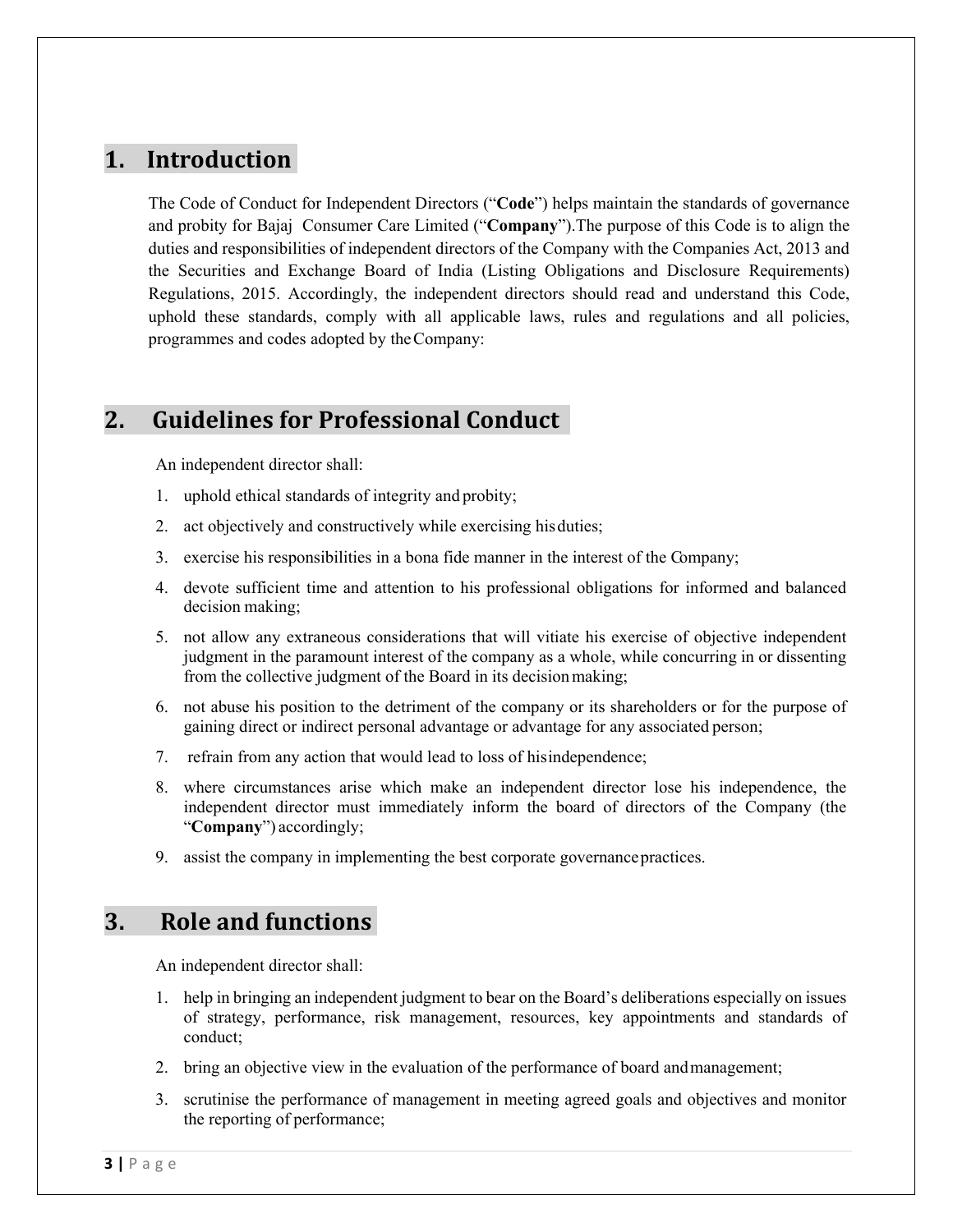- 4. satisfy themselves on the integrity of financial information and that of financial controls and the systems of risk management are robust and defensible;
- 5. safeguard the interests of all stakeholders, particularly the minority shareholders;
- 6. balance the conflicting interest of the stakeholders;
- 7. determine appropriate levels of remuneration of executive directors, key managerial personnel and senior management and have a prime role in appointing and where necessary, recommend removal of executive directors, key managerial personnel and senior management;
- 8. moderate and arbitrate in the interest of the company as a whole, in situations of conflict between management and shareholder's interest.

#### **4. Duties**

An independent director shall:

- 1. undertake appropriate induction and regularly update and refresh their skills, knowledge and familiarity with the Company;
- 2. seek appropriate clarification or amplification of information and, where necessary, take and follow appropriate professional advice and opinion of outside experts at the expense of the company;
- 3. strive to attend all meetings of the Board and of the Board committees of which he / she is a member;
- 4. participate constructively and actively in the committees of the Board in which they are chairpersons or members;
- 5. strive to attend the general meetings of the company;
- 6. where they have concerns about the running of the company or a proposed action, ensure that these are addressed by the Board and, to the extent that they are not resolved, insist that their concerns are recorded in the minutes of the Board meeting;
- 7. keep themselves well informed about the company and the external environment in which it operates;
- 8. not to unfairly obstruct the functioning of an otherwise proper Board or committee of the Board;
- 9. pay sufficient attention and ensure that adequate deliberations are held before approving related party transactions and assure themselves that the same are in the interest of the company;
- 10.ascertain and ensure that the company has an adequate and functional vigil mechanism and to ensure that the interests of a person who uses such mechanism are not prejudicially affected on account of such use;
- 11.report concerns about unethical behaviour, actual or suspected fraud or violation of the company's code of conduct or ethics policy;
- 12.act within thier authority, assist in protecting the legitimate interests of the company, shareholders and its employees;
- 13.not disclose confidential information, including commercial secrets, technologies, advertising and sales promotion plans, unpublished price sensitive information, unless such disclosure is expressly approved by the Board or required by law.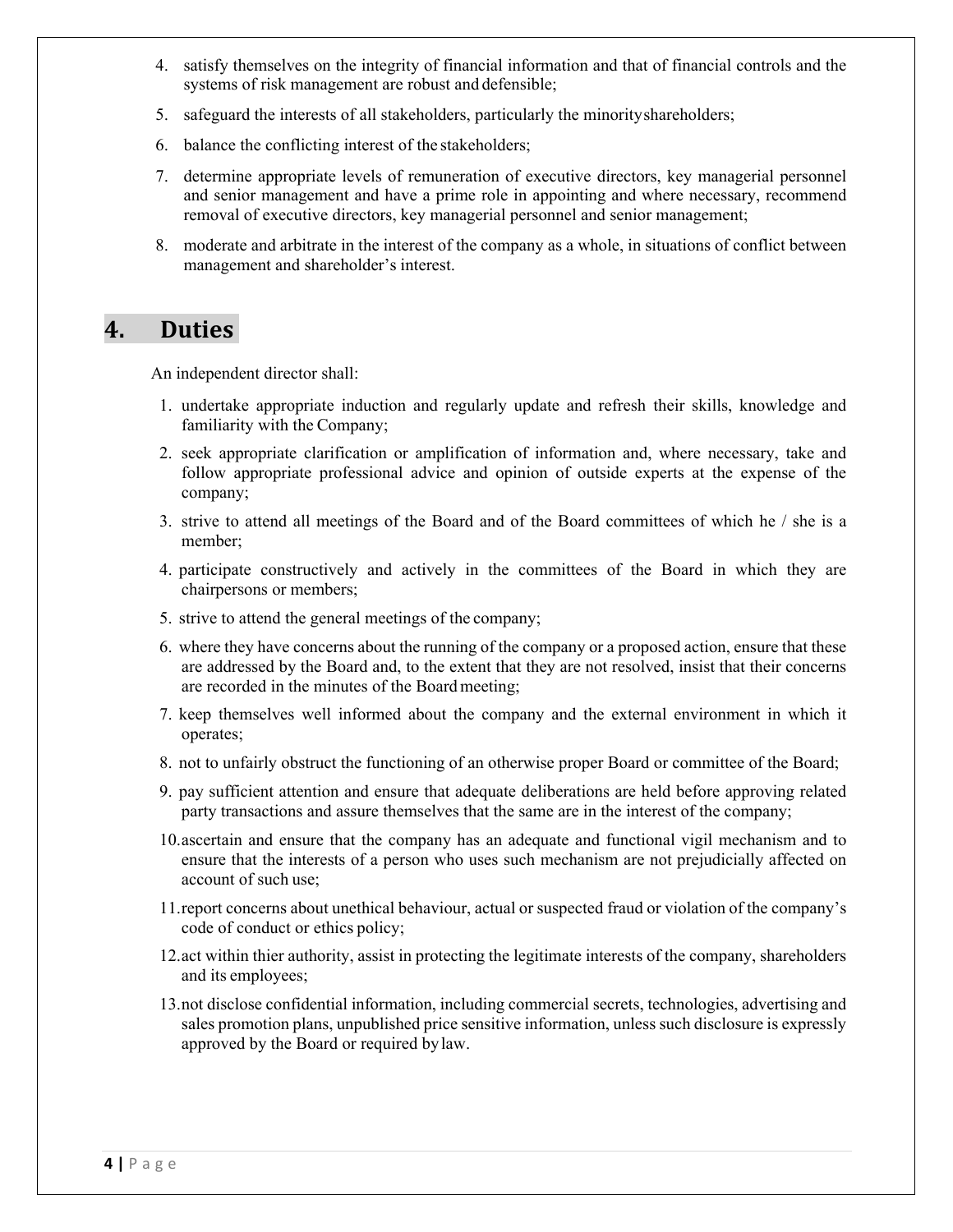#### **5. Manner of Appointment**

- (i). Appointment process of independent directors shall be independent of the company management; while selecting independent directors the Board shall ensure that there is appropriate balance of skills, experience and knowledge in the Board so as to enable the Board to discharge its functions and duties effectively.
- (ii). The appointment of independent director(s) of the company shall be approved at the meeting of the shareholders.
- (iii). The explanatory statement attached to the notice of the meeting for approving the appointment of independent director shall include a statement that in the opinion of the Board, the independent director proposed to be appointed fulfills the conditions specified in the Act and the rules made thereunder and that the proposed director is independent of the management.
- (iv). The appointment of independent directors shall be formalised through a letter of appointment, which shall set out :
	- a. the term of appointment;
	- b. the expectation of the Board from the appointed director; the Board-level committee(s) in which the director is expected to serve and its tasks;
	- c. the fiduciary duties that come with such an appointment along with accompanying liabilities;
	- d. provision for Directors and Officers (D and O) insurance, if any;
	- e. the Code of Business Ethics that the company expects its directors and employees to follow;
	- f. the list of actions that a director should not do while functioning as such in the company; and
	- g. the remuneration, mentioning periodic fees, reimbursement of expenses for participation in the Boards and other meetings and profit related commission, if any.
- (v). The terms and conditions of appointment of independent directors shall be open for inspection at the registered office of the company by any member during normal business hours.
- (vi). The terms and conditions of appointment of independent directors shall also be posted on the company's website.

#### **6. Re‐appointment**

The re-appointment of independent director shall be on the basis of report of performance evaluation.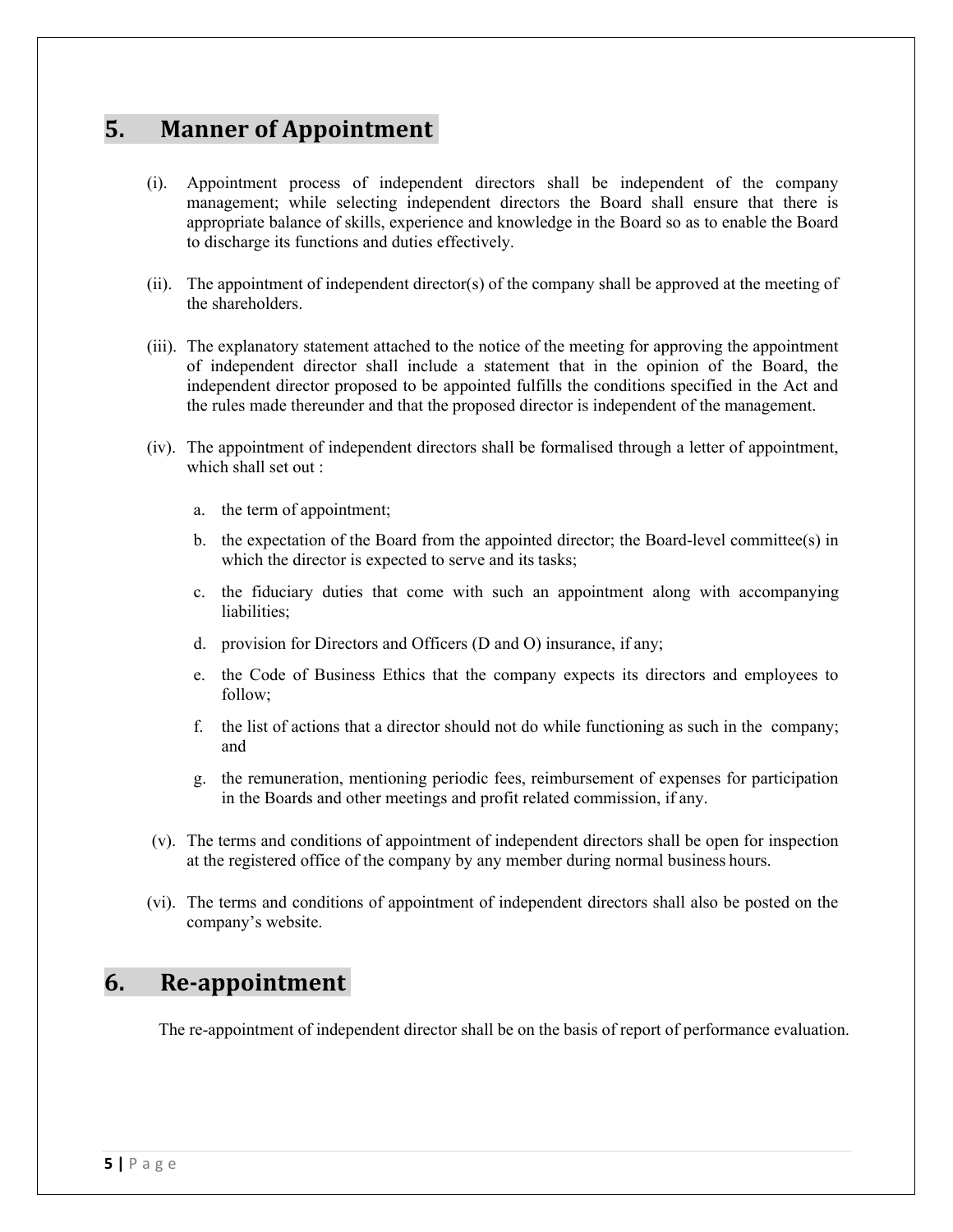#### **7. Resingation or Removal**

- (i) The resignation or removal of an independent director shall be in the same manner as is provided in sections 168 and 169 of the Act.
- (ii) An independent director who resigns or is removed from the Board of the company shall be replaced by a new independent director within three months from the date of such resignation or removal, as the case may be.
- (iii) Where the company fulfils the requirement of independent directors in its Board even without filling the vacancy created by such resignation or removal, as the case may be, the requirement of replacement by a new independent director shall not apply.

#### **8. Separate Meetings**

- (i) The independent directors of the company shall hold at least one meeting in a financial year, without the attendance of non-independent directors and members of management;
- (ii) All the independent directors of the company shall strive to be present at such meeting;
- (iii) The meeting shall:
	- a) review the performance of non-independent directors and the Board as a whole;
	- b) review the performance of the Chairperson of the company, taking into account the views of executive directors and non-executive directors;
	- c) assess the quality, quantity and timeliness of flow of information between the company management and the Board that is necessary for the Board to effectively and reasonably perform their duties.

#### **9. Evaluation Mechanism**

- (i) The performance evaluation of independent directors shall be done by the entire Board of Directors, excluding the director being evaluated.
- (ii) On the basis of the report of performance evaluation, it shall be determined whether to extend or continue the term of appointment of the independent director.

#### 10. **Insider** Trading

- (i) In the normal course of business, independent directors of the Company are in possession of unpublished price sensitive information, which is the property of the Company. The independent director shall not profit from the buying or selling of securities for him/herself.
- (ii) The independent director is not to tip others to enable them to profit or for them to profit on his/ her behalf.